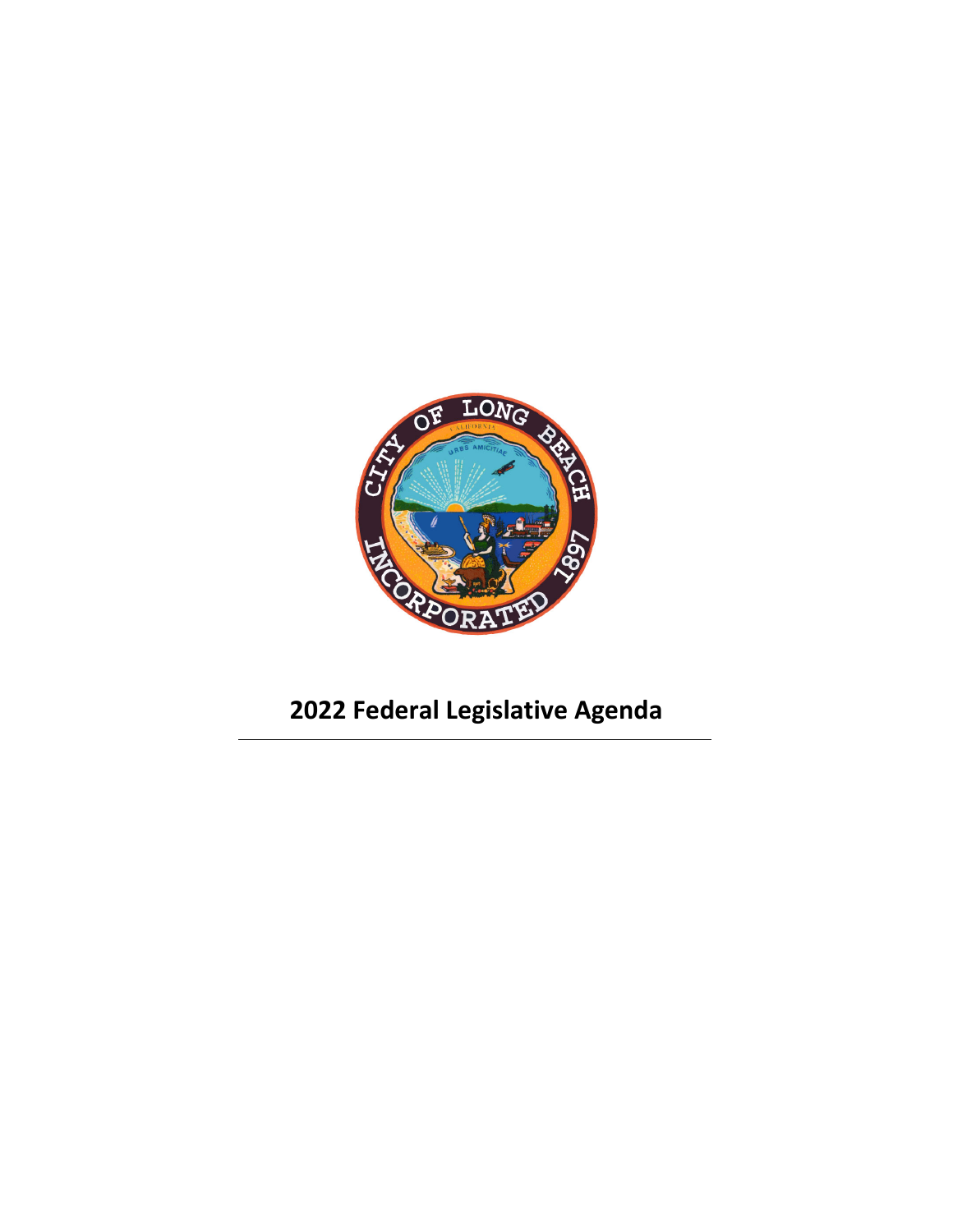# **CITY OF LONG BEACH, CALIFORNIA**

2022 FEDERAL LEGISLATIVE AGENDA

The Federal Legislative Agenda codifies the City's positions on legislation, regulatory proposals, and funding opportunities. The purpose of the agenda is to align the advocacy efforts of the City's Government Affairs Office with the City's core values, principles, and policy statements covering a variety of issues that impact the City.

Each year, the Federal Legislative Agenda is updated in consultation with the Mayor, City Council, and City departments to highlight the legislative and funding priorities for consideration and adoption by the City Council. The agenda provides direction to the Government Affairs Office and the City's legislative advocates on strategic objectives for the year, allowing the City to effectively take positions on specific policy issues that affect City operations.

The legislative agenda serves as a strategic plan that directs staff activities and advocacy priorities throughout the year. These priorities are driven by the City's core values of preserving local control over finances and decisionmaking; advancing equity and inclusion for communities most impacted by policy decisions at other levels of government; and ensuring the City's long-term resilience and adaptability in the face of growing environmental, economic, and public safety and health challenges.

# **Core Values**

# *Local Control*

The City of Long Beach supports policies and legislation that protect and/or expand the City's authority and rights over its affairs. Staff will work to oppose policies and legislation that preempts the current authority possessed by the City and delegates that authority to the Federal Government or other governmental jurisdictions. Local control gives leaders the flexibility to solve problems that are in the best interest of their own communities. This is vital for Long Beach to remain a unique place to live, work, and play.

# *Equity and Inclusion*

Equity is when everyone can reach their highest level of health and potential for a successful life, regardless of their background and identity. Inclusion means the practice of providing equal access to opportunities and resources for people who might otherwise be excluded or marginalized. Each area of the legislative agenda is considered through a lens of advancing equity and inclusion. The City acknowledges the existence and impacts of historic systemic racism and supports equitable community practices through innovative local government models. We further support the use of an equity lens in policy and program design and will seek funding to increase access and opportunity for all members of the Long Beach community.

# *Resilience and Adaptability*

The City has been greatly tested in the last year as we and the rest of the world faced unprecedented challenges brought on by the global COVID-19 public health pandemic and economic downturn. Resilience and adaptability are crucial as we continue to recover and adapt to ever changing surroundings. Resiliency is the capacity for communities and organizations to heal from trauma, and adaptability refers to the ability to cope with adversity and adapt to challenges or change.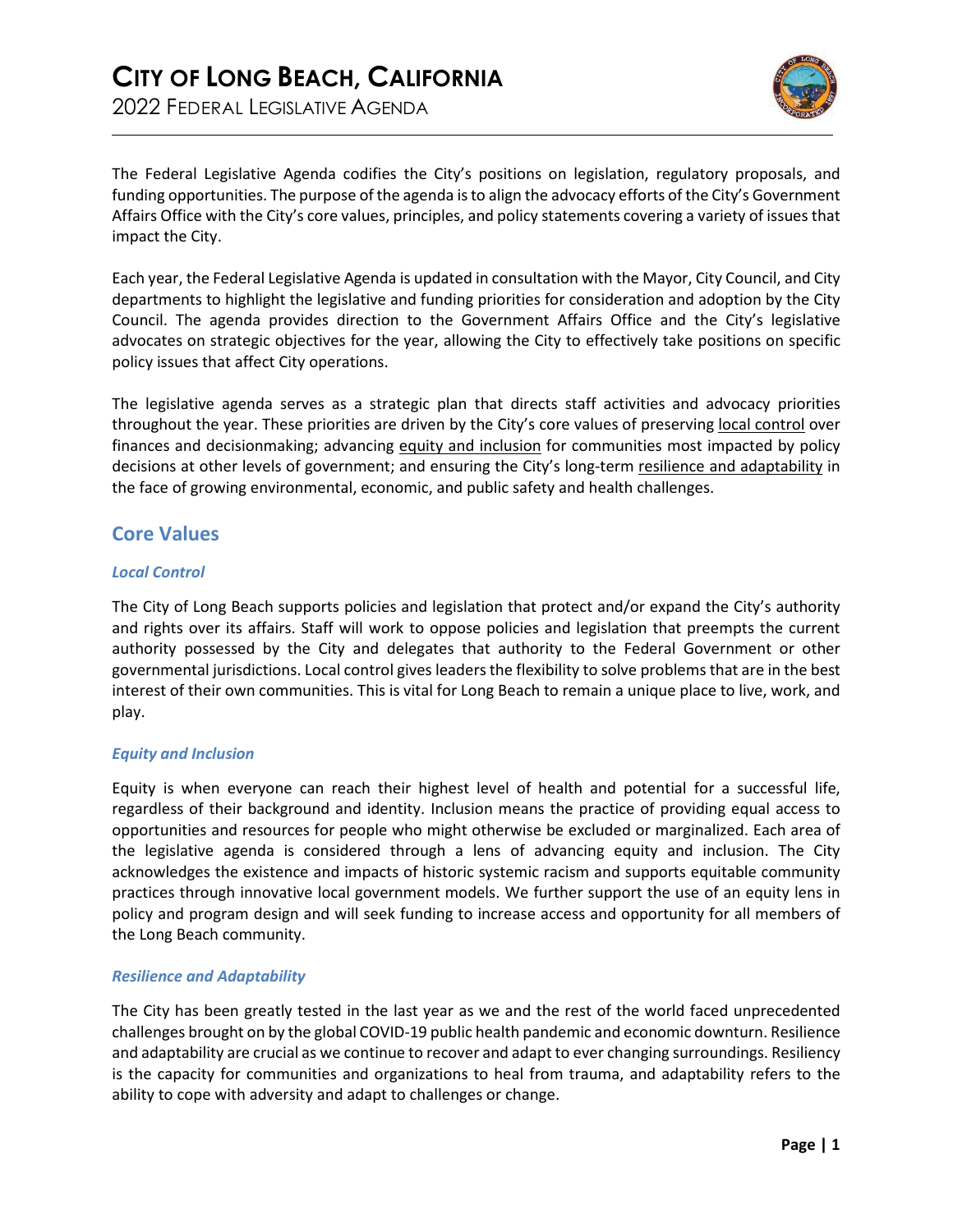# **2022 Focus Statements**

While the legislative agenda contains City Council-adopted objectives and directives regarding a wide array of issue areas impacting the City, focus statements help to bring attention to funding and legislative priorities for the current legislative year. These statements highlight issues that need to be addressed throughout the year. Focus statements are developed in conjunction with various City departments and may shift from year to year based on the social, political, and economic environment.

# *Infrastructure*

Both the State and federal governments have prioritized infrastructure investments over the coming years to promote long-term economic recovery from the COVID-19 pandemic, advance equity and sustainability, and provide workforce development opportunities in key industry sectors. The City will continue to advocate for external funding opportunities to address the following critical infrastructure needs and projects:

- Support legislation that provides direct City allocations for infrastructure projects and more local control and flexibility to meet the City's myriad infrastructure needs.
- Support infrastructure investments that reduce long-term operations and maintenance expenditures for the City.
- Support sustainable infrastructure funding to advance the City's climate resiliency efforts and organics waste objectives.
- Support water quality infrastructure investments to improve the quality of stormwater, sustain wetlands habitat, and protect aquatic life.
- Support regional planning and investments in electric vehicle charging infrastructure and zeroemissions equipment.
- Support infrastructure investments to advance the Port's zero-emissions and Clean Air Action Plan objectives, meet current and future supply chain demands, relieve congestion and improve efficiency, increase on-dock rail, reduce emissions, and expand workforce development opportunities in trade-related sectors.
- Support streamlined funding to incorporate technology into infrastructure programs, including "dig once" and "build once" opportunities that modernize technology in City and public facilities.
- Support the construction of and improvements to vital public safety infrastructure such as fire and police stations, health facilities, and emergency preparation and response resources.
- Support the development of a preventative and responsive public health infrastructure to identify early and respond swiftly to emerging infectious disease threats.
- Support funding for public facilities such as swimming pools, parks and open space, arts and cultural resources, and community centers in historically marginalized communities.
- Support investments to create housing opportunities for people experiencing homelessness, longterm affordable housing, and mortgage down payment assistance programs.
- Support funding to complete the City's "8 by 28" infrastructure initiative in preparation for the 2028 Olympics.
- Seek opportunities to facilitate economic development through leveraging private investments to promote quality infrastructure benefiting all communities within the City.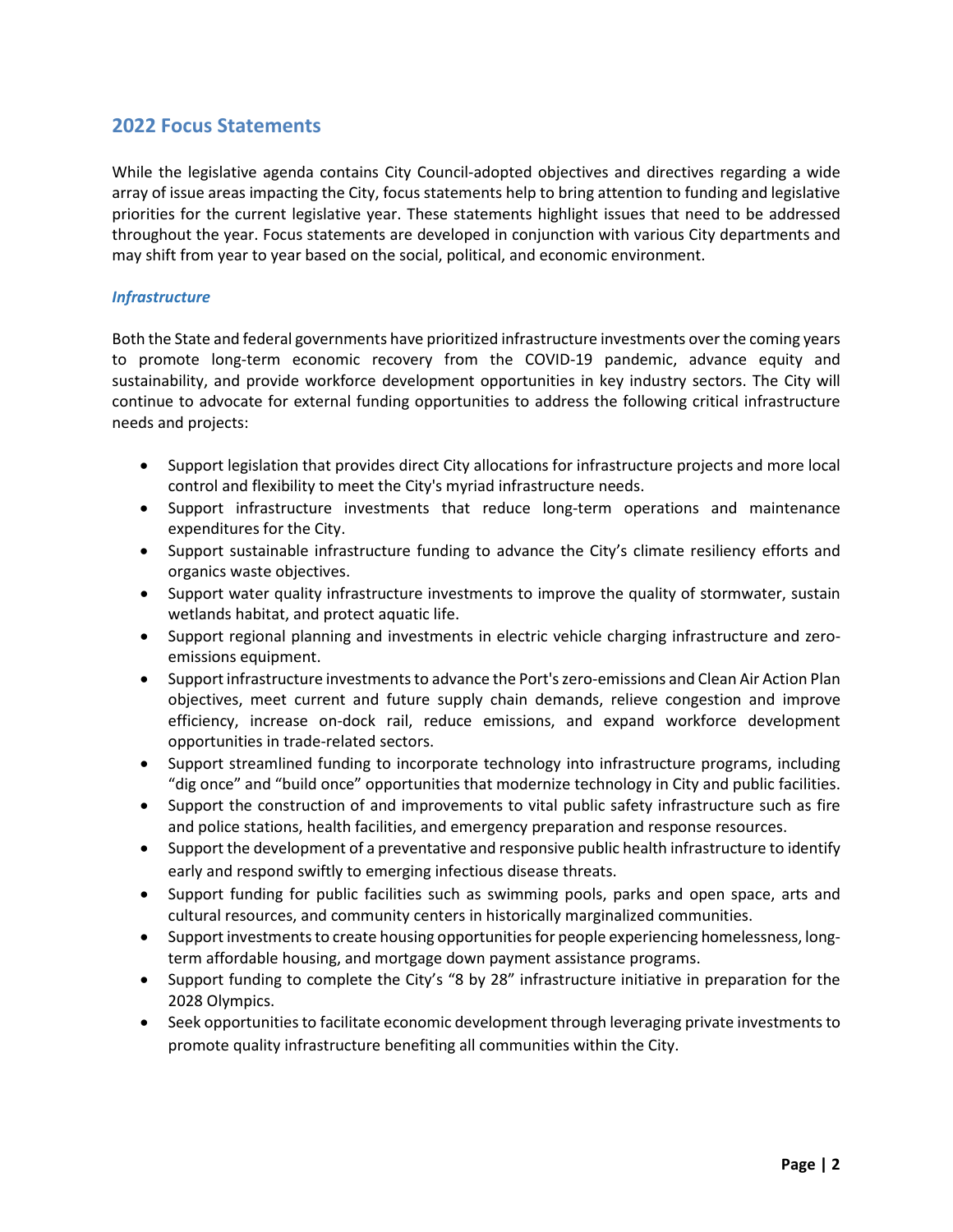# *Recovery*

Since March 10, 2020, when the City Council declared a local health emergency to address the COVID-19 pandemic, the City's top priority has been to mitigate the risks to residents' health and well-being, as well as impacts to the economy and the local business community. The City will continue to advocate for ongoing funding to support Long Beach Recovery Act programs and resources for the long-term economic recovery and resilience of the City.

- Support legislation and resources to effectively respond to the COVID-19 pandemic and mitigate the spread of the virus.
- Support ongoing, structural funding for public health jurisdictions to coordinate and invest in public health infrastructure, workforce, equity, STD testing and prevention, and other local needs.
- Support resources for basic needs including food security, childcare, and access to transportation and work.
- Support funding that increases broadband access and adoption through devices, education, and affordable internet services.
- Support funding to invest in economic recovery in the sectors hardest-hit by the COVID-19 pandemic, employment opportunities, and economic research to study the impacts of the City's investment programs.
- Support resources for programs that build generational wealth for low-income communities such as homeownership opportunities and inclusive entrepreneurship.
- Support funding to assist low-income residents that utilize the City parks and libraries and their services by subsidizing access to park programs and eliminating overdue library fines.
- In coordination with Long Beach Water, support policies that make water debt relief funding to local water systems and customers non-taxable.
- Support resources for the City to expand language access during in-person and hybrid public meetings through funding for translation services, software and technology, and personnel.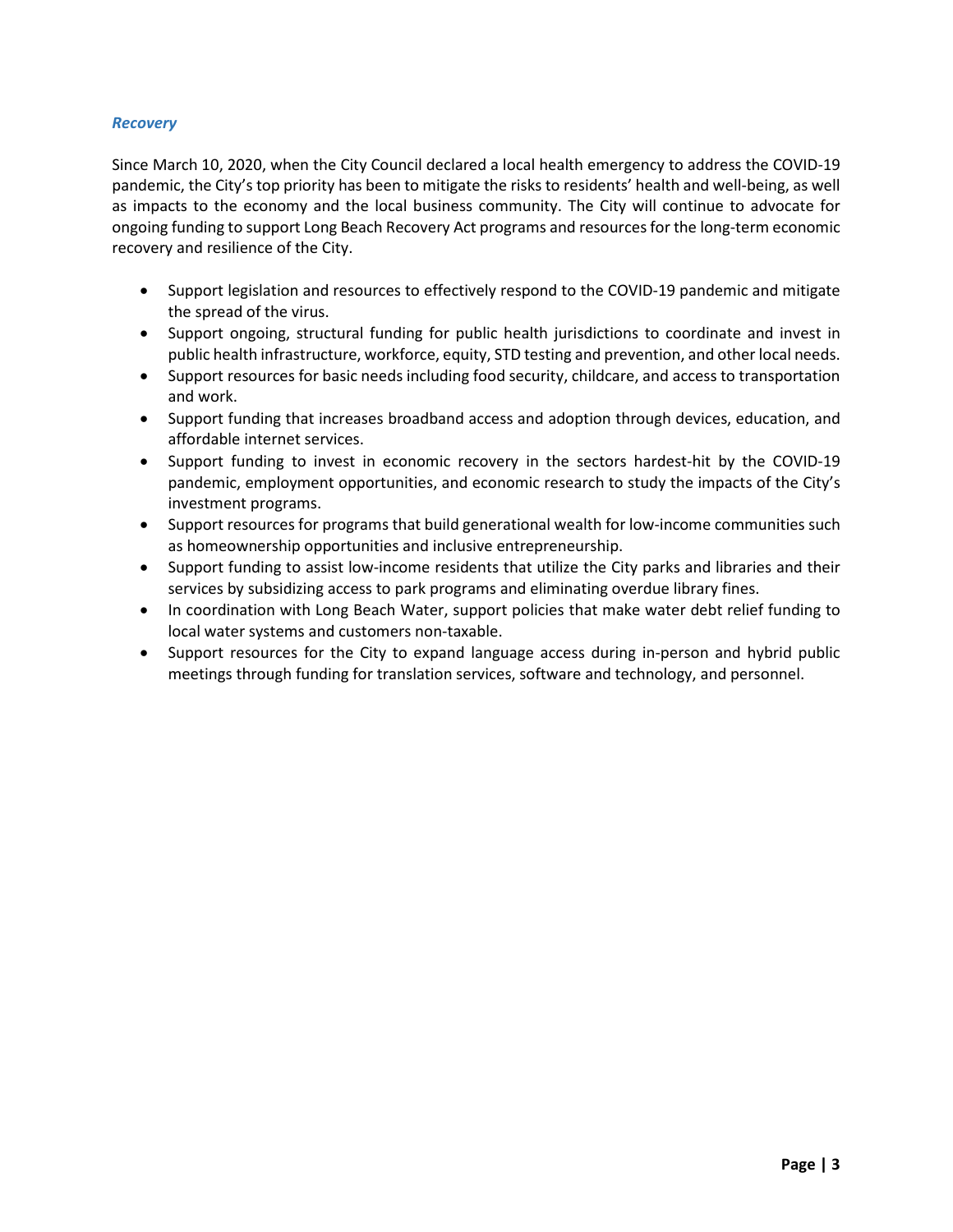# **FEDERAL LEGISLATIVE AGENDA ITEMS**

# **TABLE OF CONTENTS**

|    | <b>SECTION</b>                                            | <b>PAGE</b>    |
|----|-----------------------------------------------------------|----------------|
| 1. | <b>ECONOMIC DEVELOPMENT</b>                               | 6              |
|    | 1.1. Emerging Sectors                                     | 6              |
|    | 1.2. Economic Equity                                      | 6              |
|    | 1.3. Workforce Preparedness                               | $\overline{7}$ |
|    | 1.4. Entrepreneurship                                     | 7              |
|    | 1.5. Industry Needs                                       | 8              |
|    | 1.6. Global Connectedness                                 | 8              |
| 2. | <b>EDUCATION</b>                                          | 9              |
|    | 2.1. Education Equity                                     | 9              |
|    | 2.2. Internships                                          | 9              |
|    | 2.3. Long Beach College Promise                           | 9              |
|    | 2.4. Technology                                           | 9              |
| 3. | <b>ENERGY</b>                                             | 10             |
|    | 3.1. Energy Resiliency                                    | 10             |
|    | 3.2. Utilities and Waste Management                       | 10             |
| 4. | <b>ENVIRONMENT, NATURAL RESOURCES AND RECREATION</b>      | 10             |
|    | 4.1. Air Quality and Environmental Sustainability         | 10             |
|    | 4.2. Climate Action and Adaptation Plan (CAAP)            | 11             |
|    | 4.3. Stormwater Management and Recreational Water Quality | 11             |
|    | 4.4. Livability Index                                     | 11             |
|    | 4.5. Parks                                                | 12             |
| 5. | <b>FISCAL RESPONSIBILTY</b>                               | 12             |
|    | 5.1. Revenue, Fees and Taxation                           | 12             |
|    | 5.2. Unfunded Mandates                                    | 13             |
| 6. | <b>GENERAL GOVERNMENT</b>                                 | 13             |
|    | 6.1. Airport                                              | 13             |
|    | 6.2. Local Initiatives                                    | 13             |
|    | 6.3. Elections and Campaign Finance                       | 13             |
|    | 6.4. Retirement, Compensation, and Benefits               | 14             |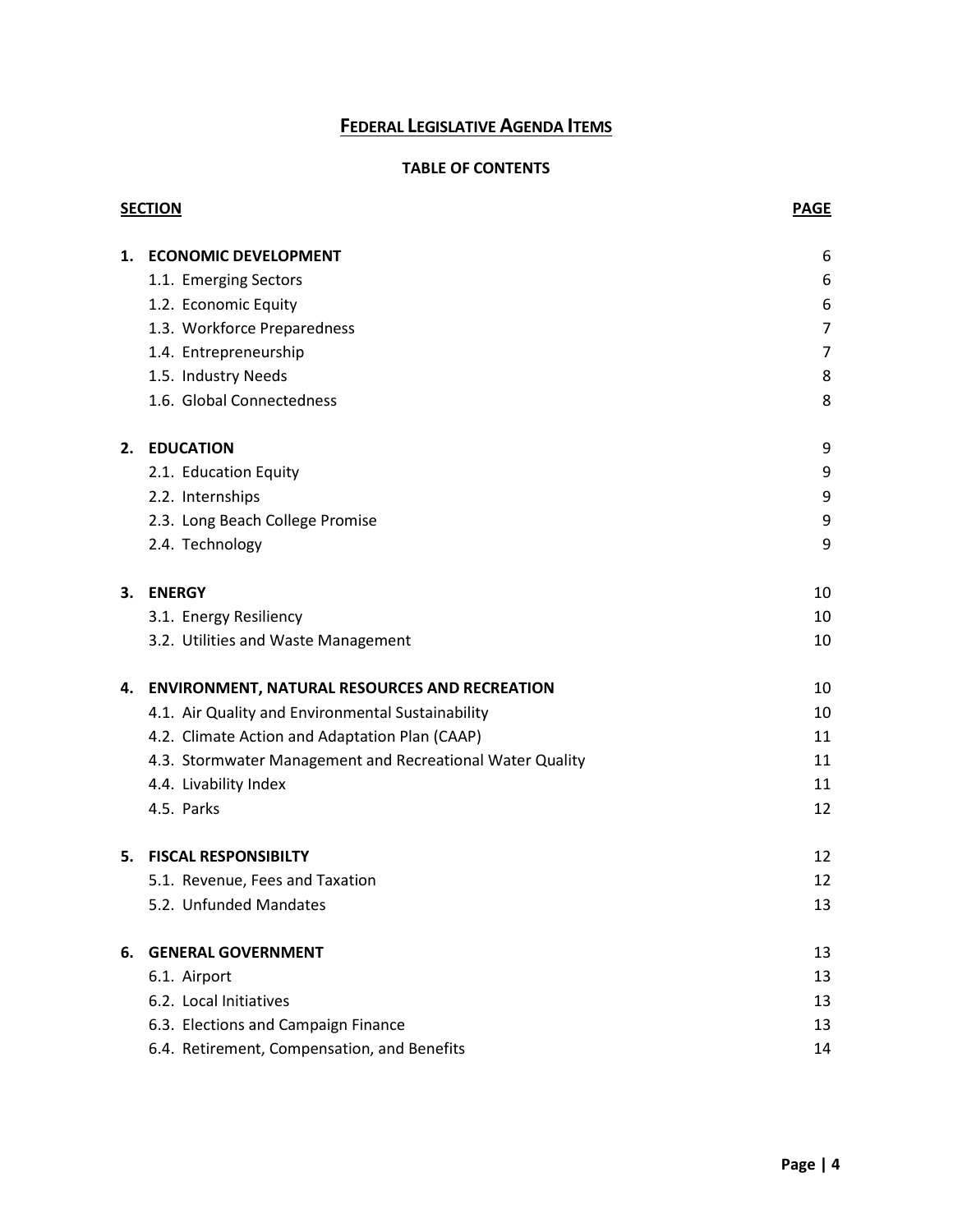| 7. | <b>HOUSING</b>                                               | 14 |
|----|--------------------------------------------------------------|----|
|    | 7.1. Everyone Home Long Beach                                | 14 |
|    | 7.2. Housing Element                                         | 14 |
| 8. | <b>PUBLIC HEALTH</b>                                         | 15 |
|    | 8.1. Intervention                                            | 15 |
|    | 8.2. Patient Protection and Affordable Care Act              | 15 |
| 9. | <b>PUBLIC SAFETY</b>                                         | 16 |
|    | 9.1. Constitutional Rights                                   | 16 |
|    | 9.2. Innovation                                              | 16 |
|    | 9.3. Partnerships                                            | 17 |
|    | 9.4. Public Trust                                            | 17 |
|    | 9.5. Technology                                              | 17 |
|    | 10. TECHNOLOGY                                               | 18 |
|    | 10.1. Digital Inclusion                                      | 18 |
|    | <b>11. TRANSPORTATION</b>                                    | 18 |
|    | 11.1. Active Transportation and Transit-Oriented Development | 18 |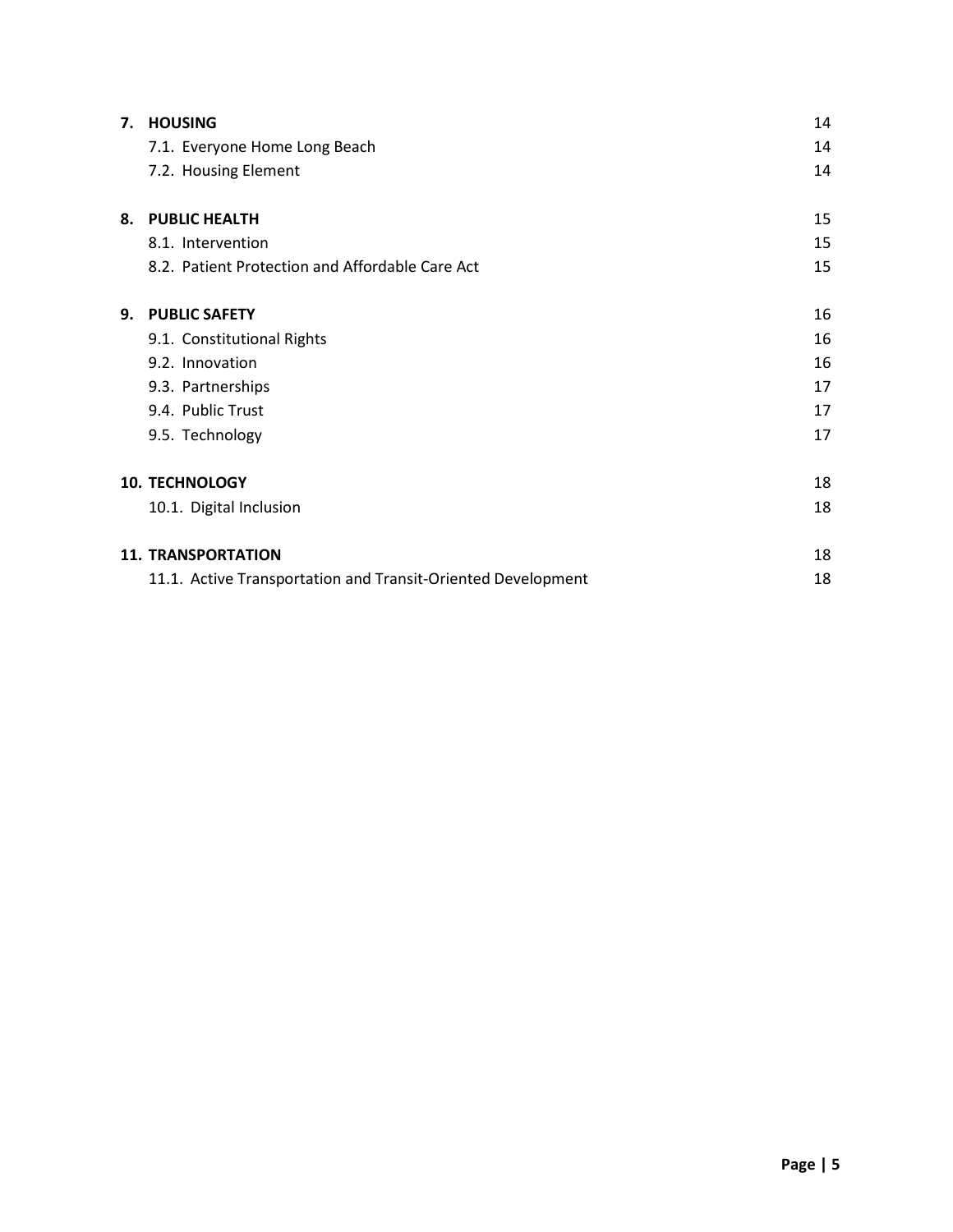# **1. ECONOMIC DEVELOPMENT**

- **1.1. Emerging Sectors** Grow and strengthen our established industry clusters and emerging sectors
	- Support policies, legislation and grants to increase the number of jobs in key industry clusters.
	- Support policies, legislation and grants to increase the number of businesses in key industry clusters.
	- Support policies, legislation and grants to increase the number of jobs in traded industries that bring wealth into Long Beach.
	- Support policies, legislation and grants to increase research capacity and relevancy as measured by approved patents.
	- Support policies, legislation and grants to increase tourism activity as measured by transient occupancy tax (TOT) revenue.
	- Support policies, legislation and grants that foster greater economic opportunity, including pursuit of Economic Development Administration (EDA), Environmental Protection Agency (EPA) and Brownfields Redevelopment Action Grant investment program funding.
	- Support policies, legislation and grants for funding for the City of Long Beach, Port of Long Beach, Long Beach Airport and Long Beach Transit for mass transit, transportation projects, and needed infrastructure.
	- Support policies and legislation restoring the Glass-Steagall Act and, if necessary, repeal provisions of the Gramm-Leach-Bliley Act to restore integrity and trust in our financial system.
	- Support policies, legislation and grants for investment programs that assist in the development of creative and tourism-related industries.
	- Support policies and legislation to continue funding the EB-5 Immigrant Investor Program to stimulate the U.S. economy.
	- Support policies, legislation, and grants that provide support for women and minority owned businesses.
	- Support policies, legislation, and grants that encourage technological innovation to improve opportunities for local businesses and advance economic development outcomes.
- 1.2. **Economic Equity** Increase access to economic opportunities in low-income communities to advance economic equity
	- Support policies, legislation and grants to increase the number of minority-owned, LGBTowned and women-owned businesses.
	- Support policies, legislation and grants to increase non-traditional capital resources for minority-owned, LGBT-owned and women-owned businesses.
	- Support policies, legislation and grants to increase investment in low-income business corridors.
	- Support policies, legislation and grants to increase the percentage of City spending on local businesses, with emphasis on minority, LGBT-owned and women-owned businesses.
	- Support policies, legislation and grants to increase financial literacy and wealth-building opportunities for young people and disadvantaged families.
	- Support policies, legislation and grants to decrease the digital divide for low-income households.
	- Support federal legislation that maintains existing allowances for undocumented immigrants who qualified for the Deferred Action for Childhood Arrivals (DACA) Program to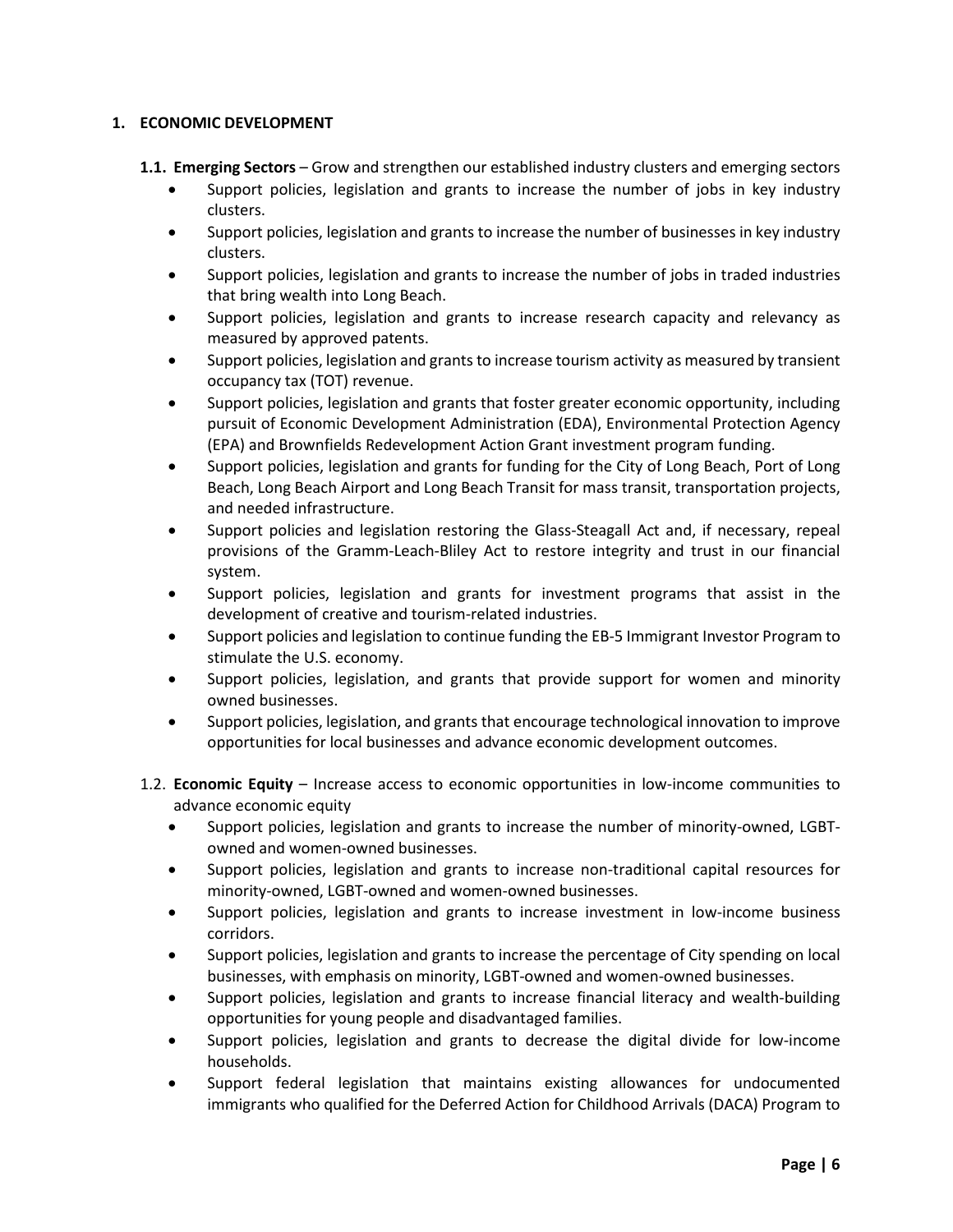remain in the United States, as well as any legislation that protects the safety and well-being of all Californians by ensuring State and local resources are not used to support deportations, collect information about an individual's religious beliefs or affiliations, and ultimately hurt California's economy.

- Support policies and legislation that support comprehensive immigration reform that will provide a dignified path to United States citizenship to strengthen the nation's workforce and the economy including qualifying undocumented youth with a conditional path to citizenship upon completion of a college degree or military service.
- Support policies and legislation to raise the federal minimum wage from \$7.25 to \$15.00 an hour by 2022.
- Support policies, legislation and grants to increase ongoing internet access as an eligible utility for federal housing vouchers and other subsidies.
- Support resources and funding to facilitate the establishment of "economic" empowerment zones and the use of revolving loan funds to expand commercial and cultural opportunities in designated zones for low-to-moderate income (LMI) communities.
- Support policies and legislation that protect workers' rights to organize, engage in collective bargaining, and negotiate with employers.
- 1.3. **Workforce Preparedness** Ensure the preparedness of the workforce and the competitiveness of business through alignment of economic development, training, education and community partner efforts.
	- Support policies and legislation that will increase year over year per capita income in the City.
	- Support policies, legislation and grants to increase the number of middle and high-skill jobs in the City.
	- Support policies, legislation and grants to reduce the unemployment rate.
	- Support policies and legislation increase the share of adult population with a bachelor's degree.
	- Support policies, legislation and grants to increase the number of Long Beach residents who re-engage with the education and training system.
	- Support policies to increase the number of CSULB and LBCC graduates that reside and work in the City after graduation.
	- Support policies, legislation and grants for museums and community arts programming and facilities.
	- Support policies and legislation that would permit local agencies to consider local hiring practices in projects supported with more than 50% non-federal funds.
- 1.4. **Entrepreneurship** Build a supportive economic ecosystem that creates reliable pathways for entrepreneurs to confidently start and grow successful business
	- Support policies and legislation to reduce the cost of doing business and median days to approval for business licensing.
	- Support policies, legislation and grants to increase the number of active business licenses.
	- Support policies and legislation to increase availability and access to high-speed internet throughout the City.
	- Support policies, legislation and grants to establish Long Beach as one of the most businessfriendly cities in the State.
	- Support policies, legislation and grants to increase the number and value of small business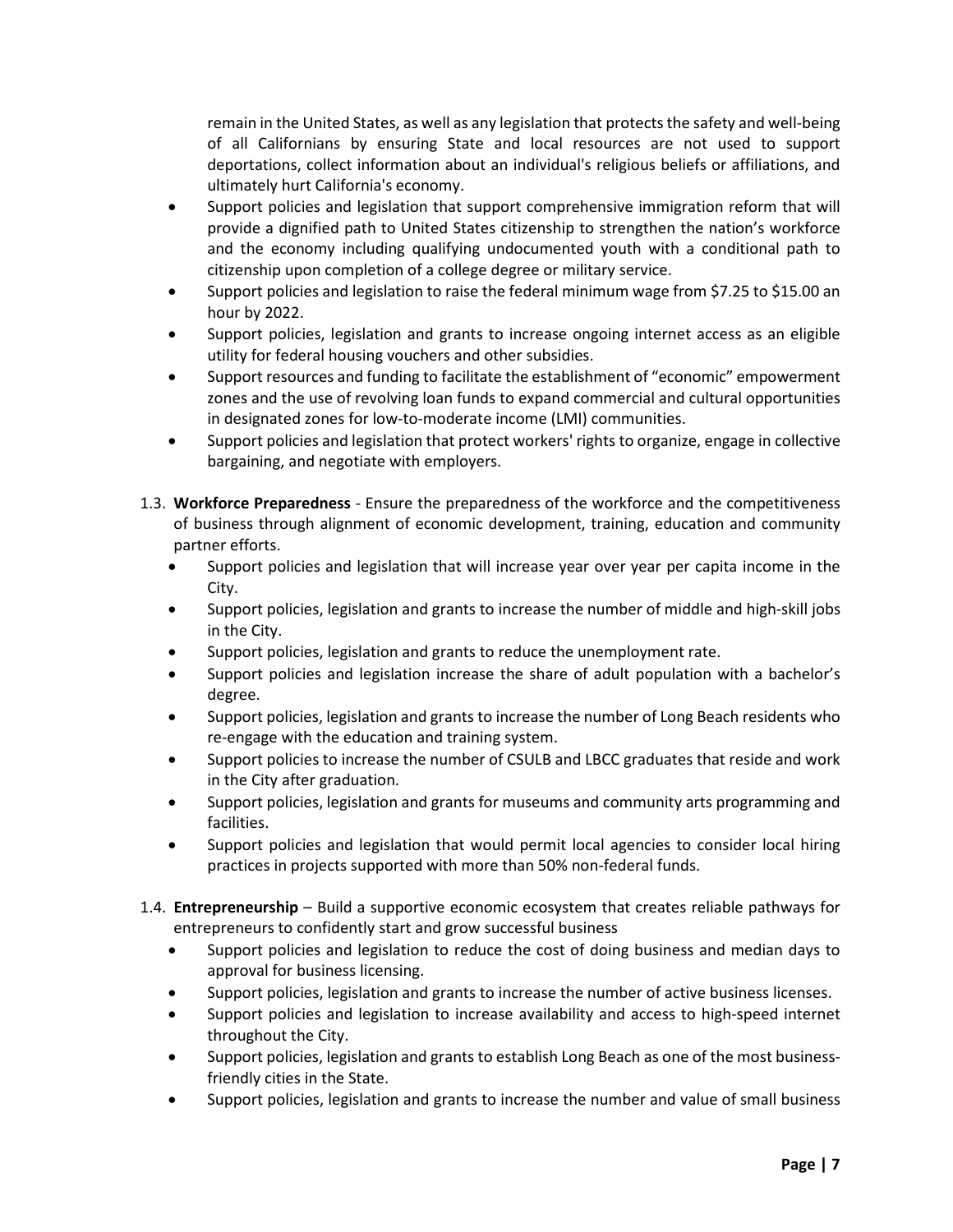loans secured.

- 1.5. **Industry Needs** Support workforce development activities that align with industry needs
	- Support policies, legislation and grants to retain, expand and attract manufacturing, technology, health care and other high-wage businesses, including regional approaches to workforce solutions that leverage regional planning, project delivery and industry convening/research efforts.
	- Support policies, legislation and grants for a renewable energy worker training grant program, including the creation of an "Energy Conservation Corps" or similar program, to attract and retain local green collar jobs in industries such as green building, renewable energy technologies, and energy efficiency.
	- Support policies, legislation and grants for the workforce development system, and encourage investment and development of the system's one-stop centers, as well as training programs that address worker skill gaps in growing industries.
	- Support policies, legislation and grants to increase the skills base of the workforce, aligned with business and industry needs – with the Workforce Development Board's adopted Demand Sectors and its Self-Sufficiency Standard.
	- Support policies, legislation and grants to increase and stabilize investment in the local workforce development system, for the benefit of youth development with a special focus on the needs of out-of-school, those who are emancipated and enrolled in justice system programs, emancipating foster youth, military veterans (and spouses), re-entry populations, disabled individuals, older workers and transitioning dislocated workers.
	- Support policies, legislation and grants that increase the marketability of unemployed or underemployed workers.
	- Support policies, legislation and grants that creates a more competitive business environment for all Long Beach businesses.
	- Support policies, legislation and grants that promotes the development of space-oriented technology for commercial uses, space- oriented development, and space exploration.
	- Support policies, legislation and grants to sustain the investment made by the Department of Defense Office of Economic Adjustment to help transition the C-17 plant and parcels into a new center of economic activity and innovation.
	- Support policies and legislation to provide paid parental leave to full-time employees.
	- Support policies, legislation, and grants that assist families in gaining access to quality and affordable childcare.
	- Support policies, legislation, and grants that restrict employers from requesting criminal history information for purposes of employment while also providing job training resources to individuals with criminal histories.
	- Support policies, legislation and grants that fund the dredging of ocean channels to enhance navigation and recreation, and that allow cost-effective and safe methods of either disposal or sustainable reuse of dredge materials.

# 1.6. **Global Connectedness**

- Support efforts to increase operational excellence in terms of balancing environmentally sustainable achievements and financial strength at the Port of Long Beach.
- Support policies, legislation and grants to enhance international trade that benefit local businesses, port development, and the overall local economy, providing it is consistent with Council policy on addressing the environmental impacts of goods movement.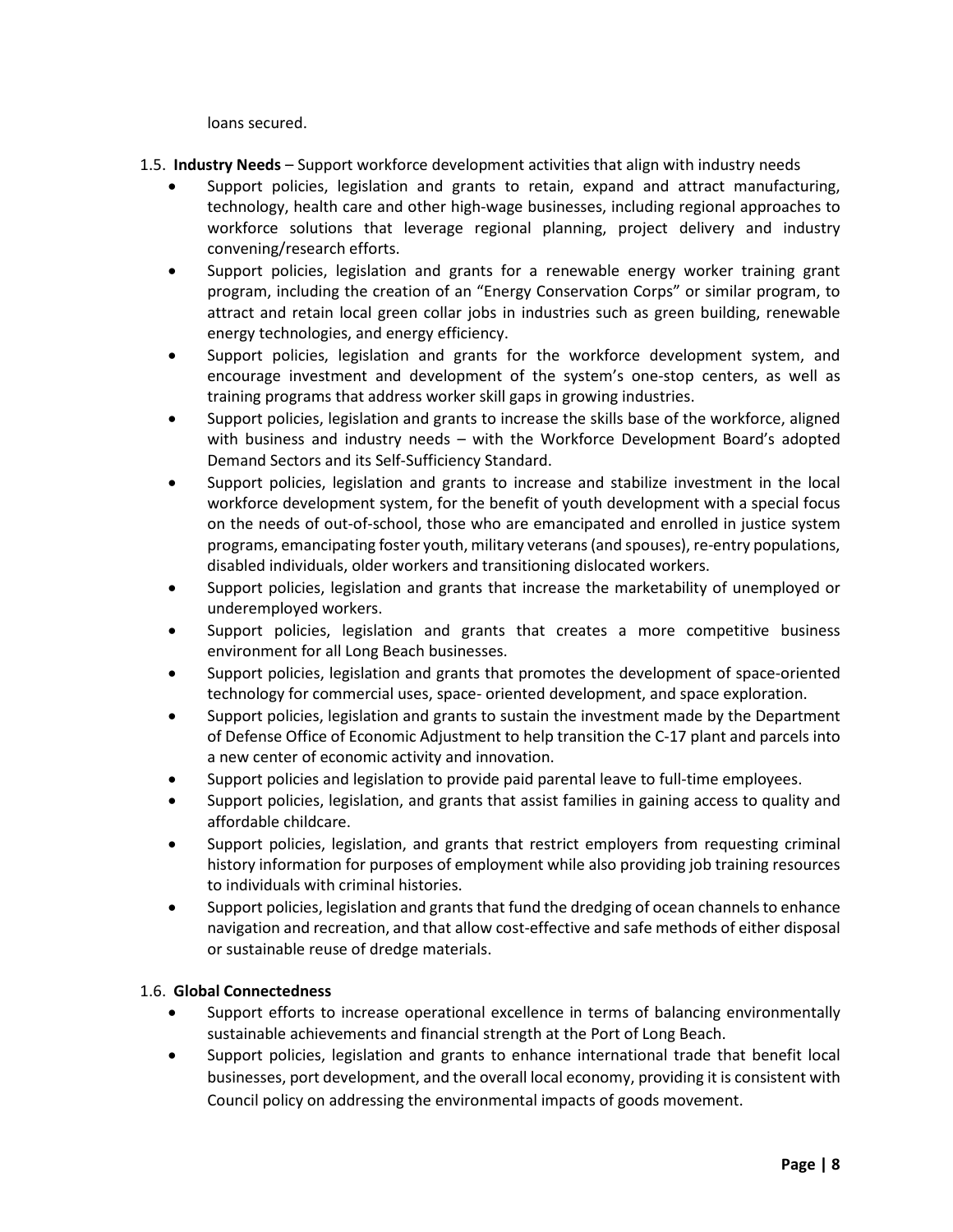# **2. EDUCATION**

# 2.1. **Education Equity**

- Support policies, legislation and grants to increase school readiness for children and their parents through access to affordable, high-quality early childhood education services.
- Support policies, legislation and grants that increase the presence of youth participation in all levels of government decision-making, such as local youth councils and board participation, voting and civic engagement.
- Support policies, legislation and grants for the development and training of the education workforce in order to facilitate improved educational success and graduation rates for all children, youth, and young adults.
- Support policies, legislation and grants that provides funding for Community Schools, particularly in at-risk communities with limited local access to resources.
- Support policies, legislation and grants to further the implementation of the My Brother's Keeper Local Action Plan.
- Support policies, legislation, and grants that include underrepresented groups in the development of California in the United States as it pertains to history in textbooks.
- Support legislation that includes favorable interest rates for students and new borrowers, refinancing for existing borrowers, and which would prevent the federal government from profiting off student loans.
- Support policies and legislation that preserve and strengthen the FAIR Education Act of 2011 which requires that history instruction cover LGBT persons as well as those with disabilities.
- Support legislation and initiatives that provide funding for universal preschool, after school programs, safety in and around schools and bullying prevention.
- 2.2. **Internships** Support creation of career pathways by doubling the number of internships for Long Beach Unified School District students
	- Support policies, legislation and grants for Career Technical Education efforts that promote further coordination between the Workforce Investment Board, education partners, and that enhance the delivery of career pathways and technical education strategies for youth and low-skilled adults.
	- Support policies, legislation and grants that enhance the effective education of the City's children and youth from pre-school through post-secondary education, including school readiness, educational enhancement institutions such as the Aquarium of the Pacific, and services of the Workforce Innovation Network's Youth Opportunity Center aimed at increasing the employment rate and employability of young adults.
	- Support policies, legislation and grants for local university, college, and high school programs that train students in near-zero and zero emission technology, renewable energy technology, energy efficiency, green building, or other related fields.

# 2.3. **Long Beach College Promise**

- Support policies, legislation and grants that expand the Long Beach College Promise.
- Support the Long Beach Unified School District, Long Beach City College, and California State University, Long Beach where education and municipal government interests align.
- 2.4. **Technology**  Support efforts to expand the use of technology at schools and libraries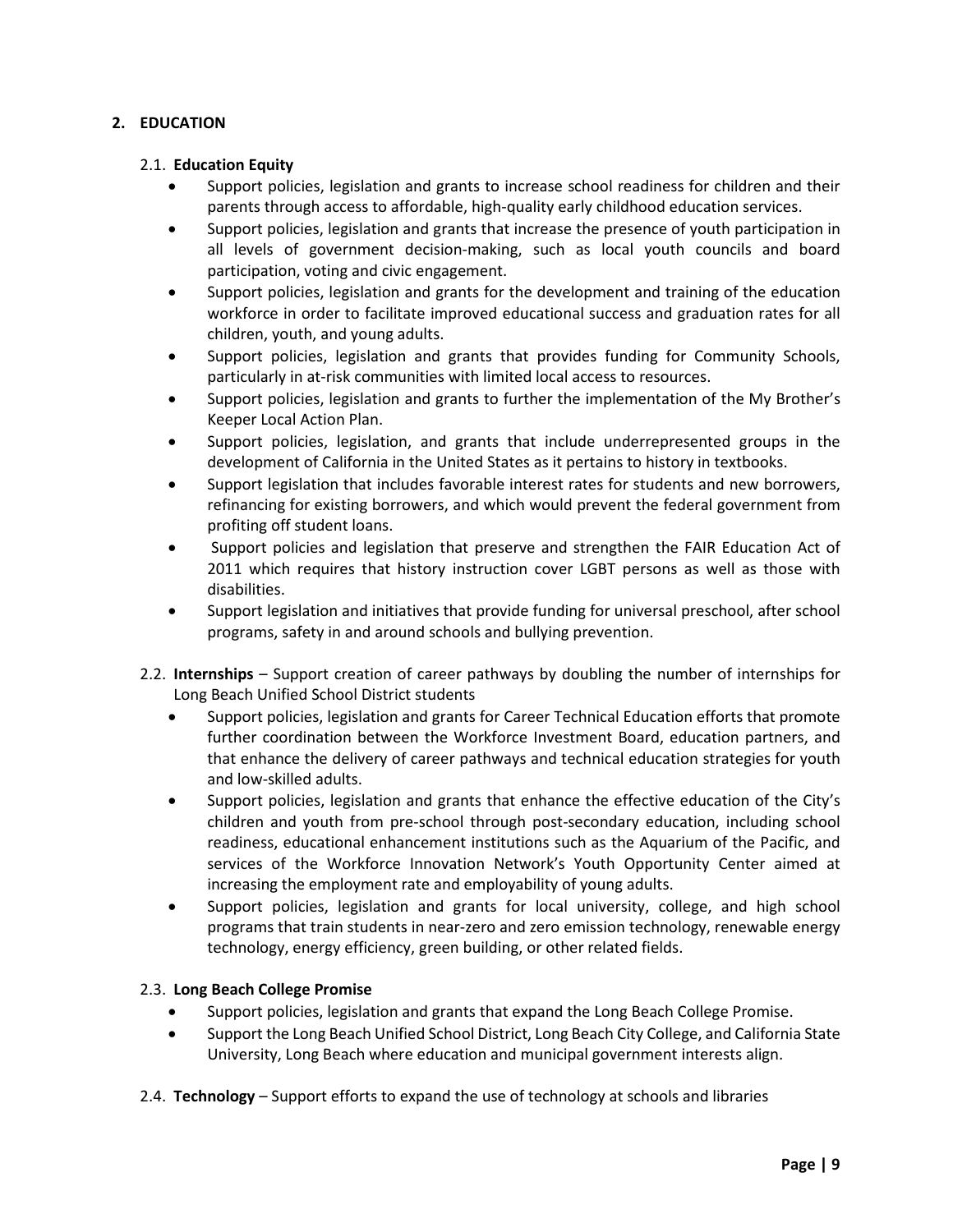- Support policies, legislation and grants that provides discount Internet access to schools and libraries.
- Support policies, legislation and grants for public library programs and facilities, including access to affordable e-books and audio books.

# **3. ENERGY**

# 3.1. **Energy Resiliency**

- Support policies and legislation to set limits on greenhouse gas emissions with the intent of curbing global warming, and funding, recognition and support of local government action to mitigate and adapt to climate change through full funding for the Energy Efficiency and Conservation Block Grant program, as well as incentives to encourage property tax-based financing for energy efficiency.
- Support policies, legislation and grants for alternative energy proposals that further the utilization of environmentally friendly, renewable energy applications at both the customer and utility level.

# 3.2. **Utilities and Waste Management**

• Support policies, legislation or grants that assists with the preservation of low-cost natural gas to the City's residents, funding for gas infrastructure and maintenance, and policies that allow for a reliable, competitively priced energy supply.

# **4. ENVIRONMENT, NATURAL RESOURCES AND RECREATION**

#### 4.1. **Air Quality and Environmental Sustainability** – Support efforts to improve air quality

- Support changes in federal legislation or regulations to enable aerospace manufacturers to use industry-approved alternative materials in place of chromium in the production of federally owned aircraft for the purposes of improving air quality in neighborhoods adjacent to aerospace manufacturing facilities.
- Support policies, legislation and grants that encourage the use of electric vehicles, or clean burning alternative fuels and provide incentives to cities with innovative low-carbon fuel programs.
- Support policies, legislation and grants that protect the City's ability to efficiently operate the Southeast Resource Recovery Facility (SERRF) in a cost-effective manner.
- Support policies and legislation to require that petroleum coke products are covered during transport and that coal and petroleum coke products from outside California in railcars be covered during transport to the Port of Long Beach for export.
- Support policies and legislation that allows cities and/or jurisdictions to collect fees from parties responsible for detrimental impacts on local air quality and the environment.
- Support changes in federal legislation and regulations that require chromium plating of federally owned aircraft to improve air quality in neighborhoods adjacent to aerospace manufacturing facilities.
- Support policies, legislation, and funding to reduce air pollutants adversely impacting the environment and population's wellbeing while ensuring equitable access to healthy air quality.
- Support funding for multi-benefit parks projects and an urban forestry plan to expand the City's tree canopy and advance the City's ability to adapt to climate change impacts including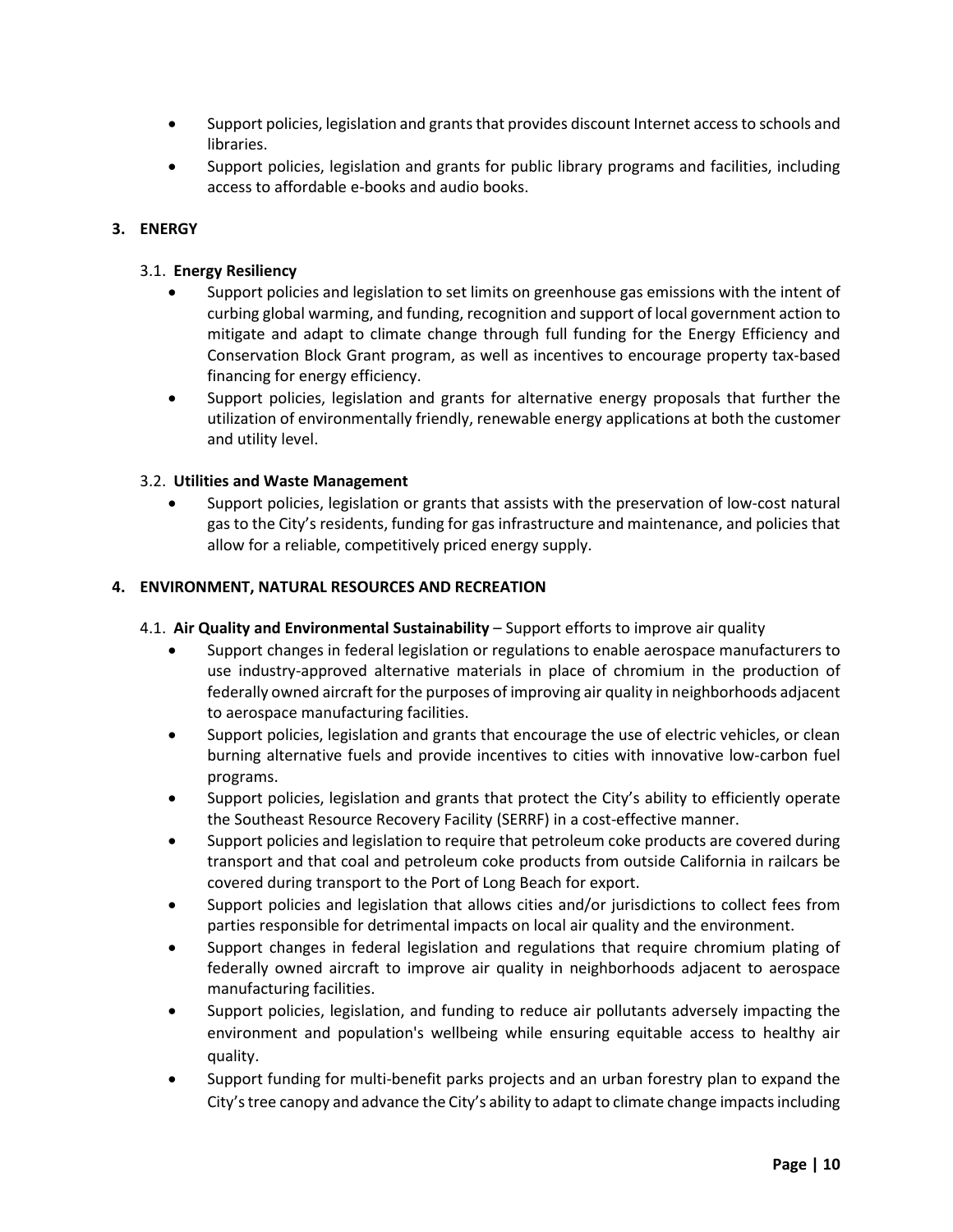but not limited to air quality, flooding, extreme temperatures, and drought.

# 4.2. **Climate Action and Adaptation Plan (CAAP)**

- Support policies, legislation and grants that increase funding for climate mitigation and adaptation.
- Support policies and legislation that provide the City with tax and funding mechanisms necessary to address sea level rise and other climate change effects.
- Support policies and legislation, including changes to the Coastal Act, that clarify the City's ability to protect public structures and lands including, where necessary, through the construction of protective structures.

# 4.3. **Stormwater Management and Recreational Water Quality**

- Support policies, legislation and grants for the assessment and clean-up of water that may affect recreational water quality at the City's beaches, including funding for innovative water reclamation, filtration and other best management storm water treatment techniques at the Los Angeles and San Gabriel Rivers, still-water areas, and other waterways.
- Support policies, legislation grants to fund Total Maximum Daily Loads (TMDLs) and federally-mandated Municipal MS4 and industrial NPDES Permit compliance measures.
- Pursue actions to allow the U.S. Army Corps of Engineers to obtain federal funding for the East San Pedro Bay Ecosystem Restoration Feasibility Study, and federal funding to ensure the Los Angeles River continues to remain navigable.
- Support policies, legislation, and grants that support small businesses with transitioning to non-polystyrene and green business practices.
- Oppose any policy or legislation that would reclassify areas currently protected by recently upgraded, federally certified flood protection levees with no demonstrable history of recent flooding as "residual risk" zones that would be subject to mandatory flood insurance. In such areas locally, require FEMA to meet current requirements for a formal flood insurance study before attempting to rezone as a flood risk area.
- Support efforts to clean up the DDT waste dumped in the ocean near Long Beach and resources to prevent further harm to natural resources from these waste sites.
- Support efforts to improve clean-up and capital improvements for beaches, rivers, lakes and waterways that affect the City, including stormwater management, water capture, recycling and reuse projects.

# 4.4. **Livability Index** – Maximize Long Beach's Livability Index

- Support policies, legislation and grants for stormwater management best practices, Low Impact Development (LID) strategies and integrated watershed management approaches.
- Support policies, legislation and grants for wetlands and ecosystem restoration projects in the Long Beach region, including funds for property acquisition and the establishment of a publicly held wetlands mitigation bank.
- Support policies, legislation and grants to provide assistance to environmental clean-up projects, including partnerships with the private sector.
- Support policies, legislation and grants to maintain and maximize the City's share of Community Development Block Grant (CDBG), HOME and Emergency Solutions Grant (ESG) funding and retain each as separate and distinct federal programs.
- Support policies, legislation and grants that provide funding for enhanced social and mental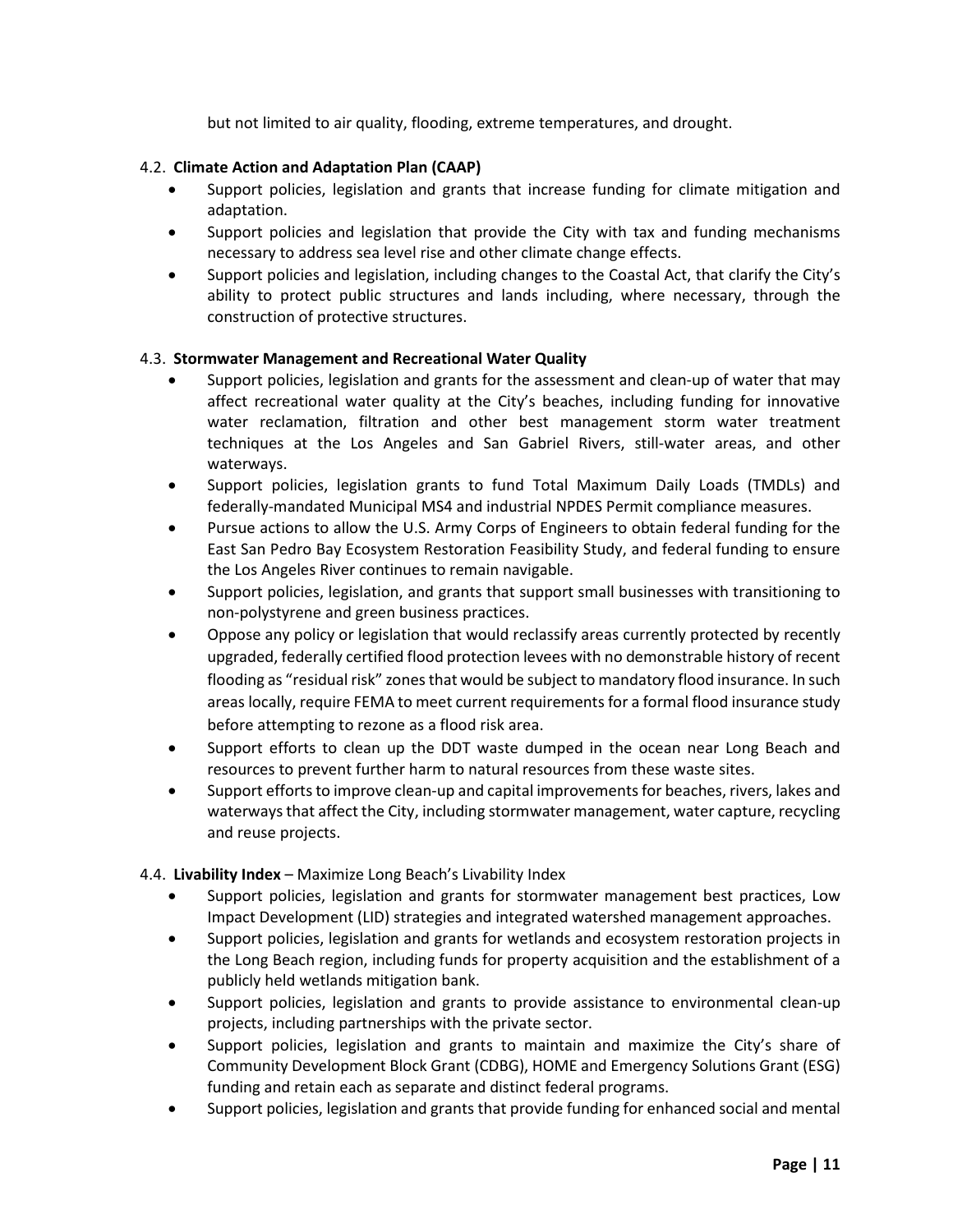health services, as well as facilities, housing, recreational programs and transportation, to address the diverse needs of Long Beach's senior community.

- Support policies, legislation and grants to combat the negative impacts of vacant residential foreclosed properties on local communities.
- Support policies, legislation and grants to lower age requirements for Gold Star Mother housing facilities to 55 years of age, so that mothers of fallen soldiers in recent wars may qualify for residency in these facilities, and to provide admission priority for US veterans.
- Support policies and legislation that expand the Americans with Disability Act to fully support the rights of individuals with disabilities and provide assistance for businesses and local governments to implement ADA requirements.
- Support policies and legislation that reduces helicopter noise pollution in residential areas.
- Encourage recognition of infrastructure and environmental demands placed on Long Beach due to the movement of goods through our City and region, and advocate for policies, legislation or grants that provide funding for sound walls and environmental mitigation to reduce the impacts of port operations.
- Support policies, legislation or grants for zero or near zero emission transportation projects in Long Beach.
- Support policies, legislation, or grants initiated and/or advocated by the Long Beach Board of Water Commissioners, on behalf of the Long Beach Water Department.
- Support policies, legislation or grants that would allow earthquake insurance to become more affordable and accessible, in a fiscally responsible manner.
- Support policies and legislation requiring notification and response activities related to crude oil shipped to California via rail, and funding to local governments if local government response activities become necessary.
- Support policies, legislation, and grants to support voice and broadband services for lowincome consumers.
- Support policies, legislation and grants initiated and/or advocated by the Long Beach Harbor Department/Port of Long Beach.
- Support policies, legislation, and grants that provide cities with technology tools and resources to improve civic resilience, operational efficiency, and quality of life outcomes for residents.
- 4.5. **Parks** Support parks recreation, and marine programming and infrastructure
	- Support legislation and grants to facilitate the public's access to the Internet when in parks, beaches, and recreational facilities through Wi-Fi technologies.
	- Support legislation, policies and grants to facilitate cities to increase public awareness and desire to adopt domestic pets from animal care shelters.
	- Support legislation, policies, grants and coordination with the Army Corps of Engineers to protect Alamitos Bay, the Port of Long Beach and the City's shoreline from sea level rise and other climate change effects.
	- Support funding and resources for the City to acquire land for parks and open space, especially in park-poor neighborhoods.

# **5. FISCAL RESPONSIBILTY**

# 5.1. **Revenue, Fees and Taxation**

• Support policies and legislation that identify a more balanced approach to reducing the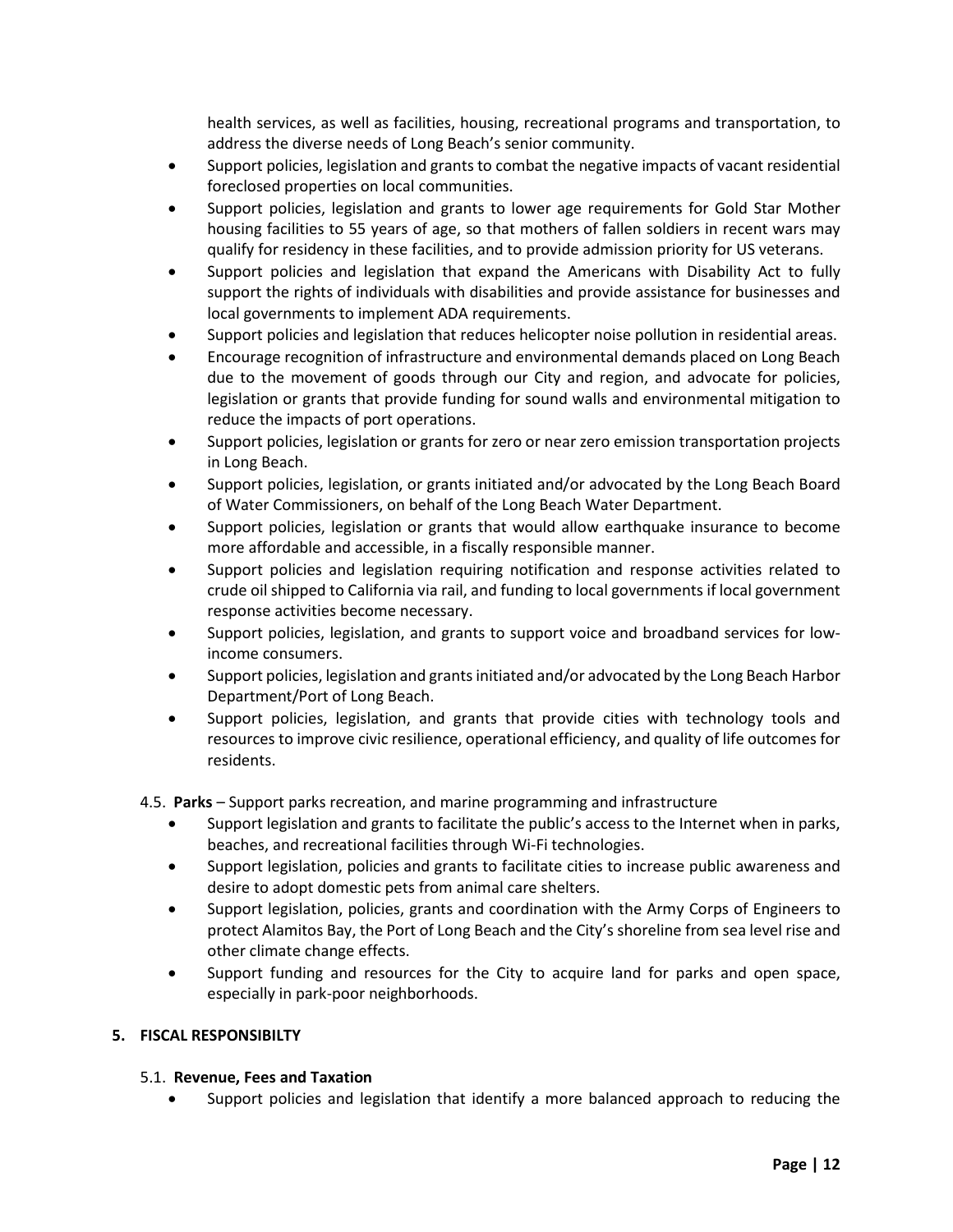federal deficit while minimizing harm to cities and the national economy.

- Support the increase of the State and Local Tax (SALT) deduction, increase the volume cap for Private Activity Bonds (PAB), and restore advance refunding of tax-exempt municipal bonds to maintain a low-cost and efficient way for cities to finance critical infrastructure.
- Support funding to transition to a zero-emissions City fleet and advance policies that ensure government fleets receive full value for tax credits on purchase of zero-emissions commercial vehicles.

# 5.2. **Unfunded Mandates**

• Oppose any policy or legislation that places a federal mandate on the City without providing the funds necessary to carry out the program.

# **6. GENERAL GOVERNMENT**

# 6.1. **Airport**

- Support policies and legislation to increase the federal cap on airport passenger facility charges so that local governments have additional funding options available at local discretion.
- Oppose the regionalization of airports as it relates to the allocation of flights and the loss of local authority.
- Support legislation that includes a Comprehensive Environmental Response, Compensation, and Liability Act (CERCLA) liability exemption for airports for the costs of responding to, or damages resulting from, a release of PFAS due to the use of FAA-mandated Aqueous Film Forming Foam (AFFF) and the lack of approved alternatives.
- Support policies, legislation, and funding to establish an intergovernmental agency working group to plan and coordinate efforts related to the safety, infrastructure, physical security, cybersecurity, and federal investment necessary to bolster advanced air mobility deployment in the United States.

# 6.2. **Local Initiatives**

- Support policies, legislation and grants that invest in priority municipal projects, including but not limited to parks, streets, infrastructure, public safety, affordable housing, trade, tourism, goods movement, airports, and other projects.
- Support policies, legislation and grants to fund e-government initiatives, including the ability to utilize Public, Educational and Government (PEG) franchise fee support for both capital and operational expenses.
- Support efforts to ensure the City of Long Beach continues to be eligible for federal grant funds without needing to provide new certifications of compliance with federal laws.
- Support implementation of the Long Beach Violence Prevention Plan and My Brother's Keeper Local Action Plan.
- Support federal resources for the Queen Mary's historic preservation, infrastructure and safety improvements, and long-term economic development opportunities.

#### 6.3. **Elections and Campaign Finance**

• Support policies, legislation and grants that enable cities to maximize their ability to efficiently and effectively administer local elections, including legislation to allow municipal elections officials to mail out official election- related materials through the United States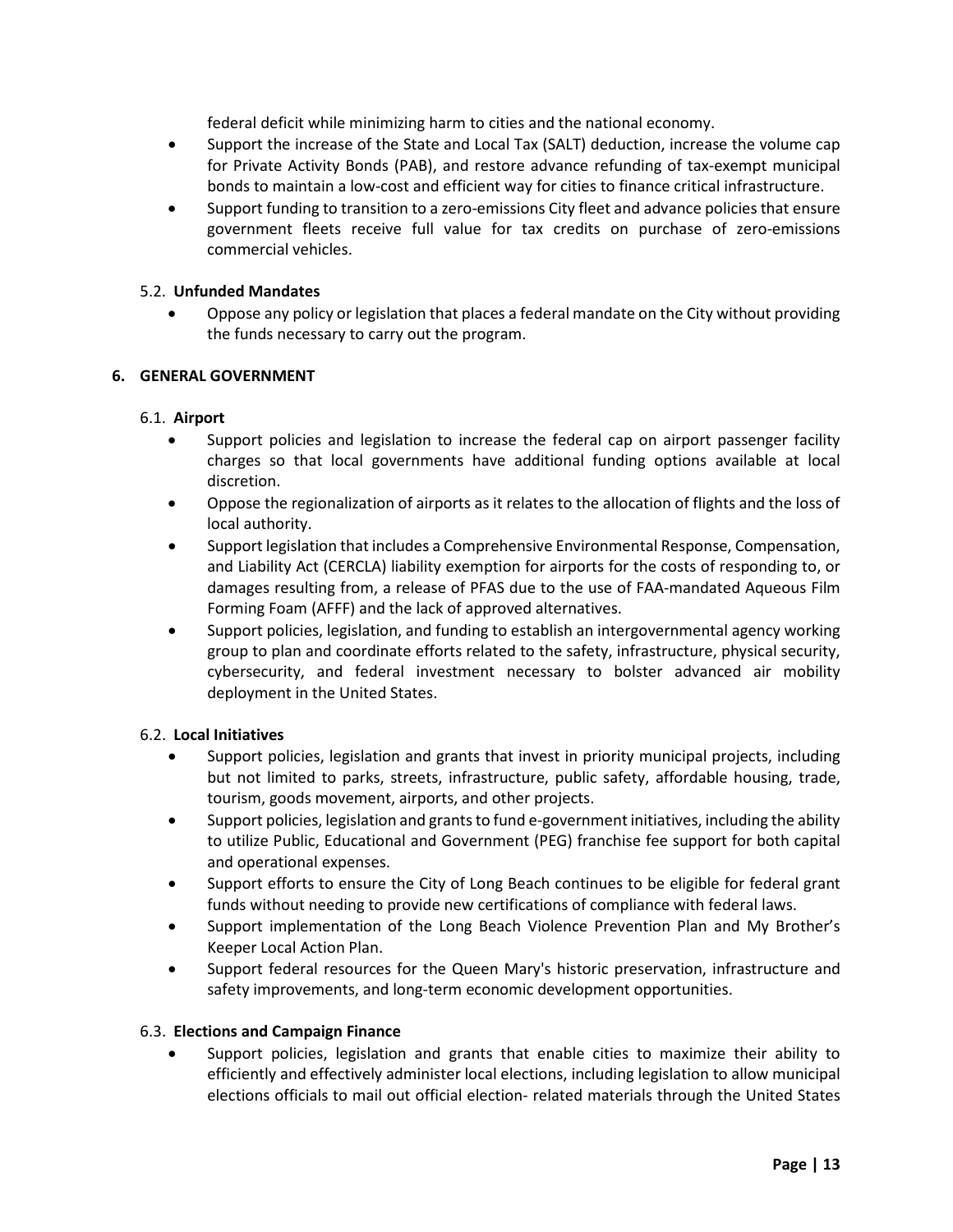Postal Service at nonprofit rates.

- Oppose policies and legislation to preempt campaign finance laws instituted by local ordinances, such as the City's Proposition M.
- Support policies, legislation or a constitutional amendment that would stipulate that the expenditure of corporate money to influence the electoral process is not a form of constitutionally protected speech.

# 6.4. **Retirement, Compensation, and Benefits**

• Support policies and legislation to allow local governments to withdraw from participation in FICA and Social Security programs if the local government has other retirement programs in place, and oppose mandatory social security coverage, which would place an additional negative fiscal impact on the City.

# **7. HOUSING**

- 7.1. **Everyone Home Long Beach** Support policies consistent with the Everyone Home Long Beach Report
	- Support policies, legislation and funding for programs and services directed in the Everyone Home Long Beach Report.
	- Support policies, legislation and grants to assist with the City's homeless programs, including those related to supportive housing, mental health and substance use, veterans and seniors.
	- Support federal resources that supplement local efforts to prevent homelessness through upstream investments and to rehouse people experiencing homelessness through hotel/motel conversion, tiny homes, housing choice vouchers, and operational and administrative funding for the City.
- 7.2. **Housing Element** Support affordable housing policies consistent with the City Council's adopted Housing Element
	- Support the preservation of the Low-Income Housing Tax Credit Program (LIHTC).
	- Support policies, legislation and grants for services to assist veterans.
	- Support policies, legislation and grants that promote the development and enhancement of affordable and/or accessible housing within the City, including full funding for housing assistance programs that are utilized in Long Beach, including existing Section 8 vouchers and administrative costs.
	- Support policies and legislation classifying internet service as an additional cost that can be covered by housing assistance programs that are utilized in Long Beach, including Section 8 vouchers.
	- Support policies, legislation and grants for assistance to homeowners regarding reworking their mortgages to allow them to remain in their homes.
	- Support policies, legislation and grants that promote appropriate redevelopment and housing development including in the Coastal Zone through closer and respectful coordination among local and State land-use, housing and coastal regulators.
	- Support legislation and policies that provide reimbursements or other financial incentives for income-restricted affordable housing that is exempt from property tax.
	- Support policies, legislation and grants incentivizing the development of moderate-income housing production.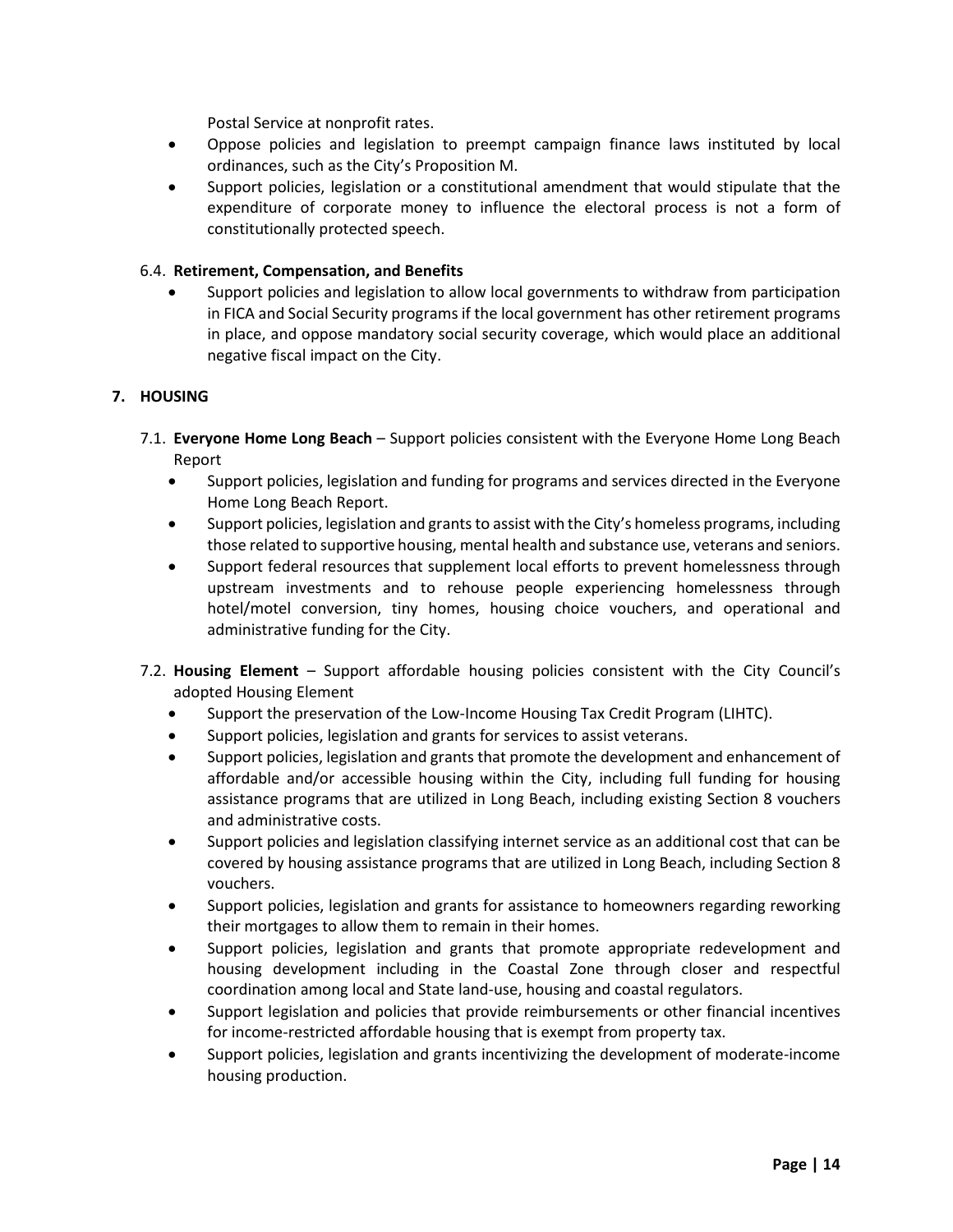# **8. PUBLIC HEALTH**

- 8.1. **Intervention** Support comprehensive public health intervention strategies
	- Support policies, legislation and grants that enhance infant and early-childhood public health services, including prenatal care, infant and early childhood health care.
	- Support policies, legislation and grants for nutrition programs including the Supplemental Nutrition Assistance Program that provides food security and improved nutrition for families and individuals of all ages, and the Women, Infants and Children (WIC) nutrition program, which provides supplemental food, health care referrals and nutrition education for lowincome mothers and children.
	- Support policies, legislation and grants that enhance social and emotional well-being outcomes: including promoting English literacy, quality childcare, teen pregnancy prevention, mentoring, mental health, substance abuse treatment, human dignity, foster and kinship care, after school and weekend enrichment activities, and other cultural enhancement programs.
	- Support policies, legislation or grants for Prevention and Public Health Fund.
	- Support policies, legislation and funding for public health programs to prevent diseases, obesity, asthma, and treat and manage mental health including substance abuse programs.
	- Support policies, legislation and grants for HIV testing, Sexually Transmitted Infection (STI) testing, and ensures swift treatment to individuals impacted and at risk for HIV and STI's.
	- Support policies, legislation and grants that would increase Medi-Care reimbursement rates as related to ambulance billing.
	- Support policies, legislation and funding for services provided to youth who may have experienced violence and/or be at risk for drug or alcohol dependency.
	- Support full and stable funding for the Children's Health Insurance Plan (CHIP).
	- Support efforts to fund and sustain public health prevention and services to increase health and wellness opportunities across the City.
	- Support federal funding to implement the Safe Long Beach Violence Prevention Plan, which includes intervention, prevention, treatment and suppression.
	- Support legislation and grant efforts that assist municipalities in combatting opioid overdose.
	- Support funding that advances the City's ability to establish a robust infrastructure for behavioral health services, including residential beds, treatment, alternative crisis response, and supportive housing.

# 8.2. **Patient Protection and Affordable Care Act**

- Support policies and legislation to preserve and favorably reform the Patient Protection Affordable Care Act.
- Support policies and legislation providing access to affordable medical, dental and mental care and coverage.
- Support policies, legislation and funding to develop public health infrastructure and capacity.
- Support legislation, policies and grants that will establish a national health insurance program to provide every resident of the United States with health insurance through an expanded Medicare program, inclusive of improved and comprehensive benefits.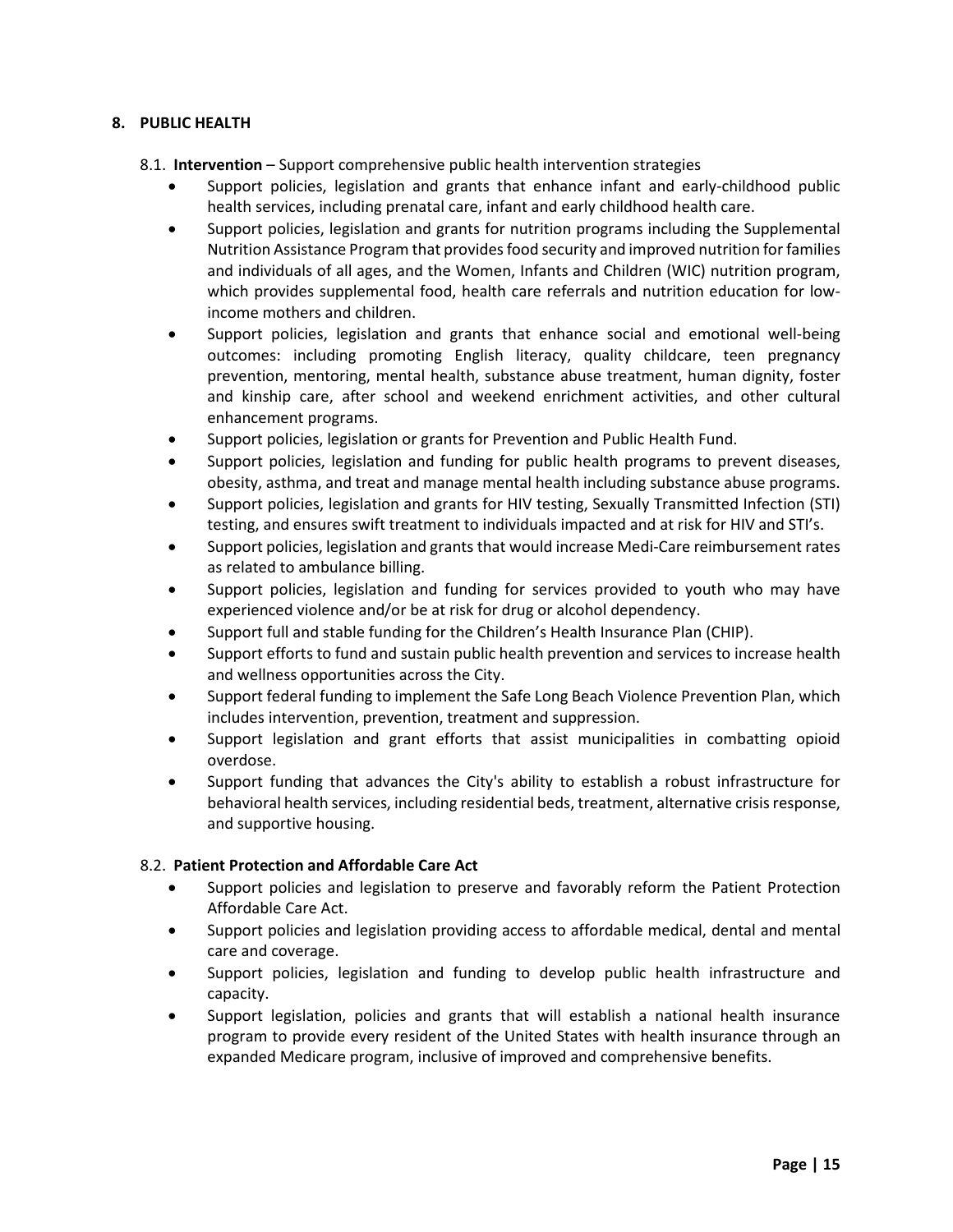# **9. PUBLIC SAFETY**

- 9.1. **Constitutional Rights** Protect life, property and the constitutional rights of all people
	- Oppose legislation that would require concealed carry reciprocity from state-to-state.
	- Support legislation, policies and grants that provide funding to prevent mass casualty shooting incidents.
	- Support policies, legislation and grants to maintain local control of, incorporate technology into, and improve municipal public safety services, local law enforcement, fire suppression and prevention, hazardous materials mitigation, rescue, emergency medical services and disaster preparedness initiatives.
	- Support policies and legislation that ensure civil liberties are protected, including under such legislation as the USA PATRIOT Act and the USA Freedom Act.
	- Support policies and legislation that will allow marriage equality for same sex couples, defend same sex civil marriages, and protect the fundamental liberties of all families.
	- Support policies and legislation for a risk-based allocation of Homeland Security funds directly to municipalities, and legislation that would prohibit the Department of Homeland Security from requiring matching funds for homeland security grants.
	- Support policies and legislation decreasing the state administrative cap for all federal grants and increasing the administrative cap for local governments.
	- Support the James Zadroga 9/11 Health and Compensation Reauthorization Act.
	- Support policies and legislation that is transgender inclusive and oppose efforts to remove or redefine support and/or funding for the transgender community.
	- Support or sponsor legislation to promote regulation of "ghost guns" and support enhanced penalties for manufacturers, suppliers and distributors of illegal firearms.
	- Support legislation, policies and funding to enable local law enforcement agencies to establish interoperable databases of ammunition and cartridge cases, including fingerprints found on ammunition and cartridge cases at documented crime scenes.
	- Oppose policies and legislation that ban LGBTQ Americans for serving in our military.
	- Support legislation that provides resources and services for victims of human trafficking, sexual abuse, and rape, including support of the Sexual Assault Response Team (SART) and measures to decrease rape kit backlogs.
	- Support legislation for increased penalties or fees for individuals who willfully disrupt communities with noise from altered motor vehicles and that participate in street takeovers and/or street racing.
- 9.2. **Innovation** Foster innovation to address economic and social challenges and to strengthen partnerships with communities to achieve safe and livable neighborhoods.
	- Support legislation and policies that enable immigrants who arrived in the United States as children and who meet certain criteria to apply for work permits, as well as deferred action from deportation.
	- Support proposals which would protect Deferred Action for Parents of Americans and Lawful Permanent Residents (DAPA).
	- Support policies, legislation and grants that promote the efforts of the City's gang prevention, diversion, and intervention programs.
	- Support federal policies that would be applicable nationwide to create a system that would enable medical cannabis to be distributed at accredited pharmacies.
	- Support policies and legislation that provides more local government control over the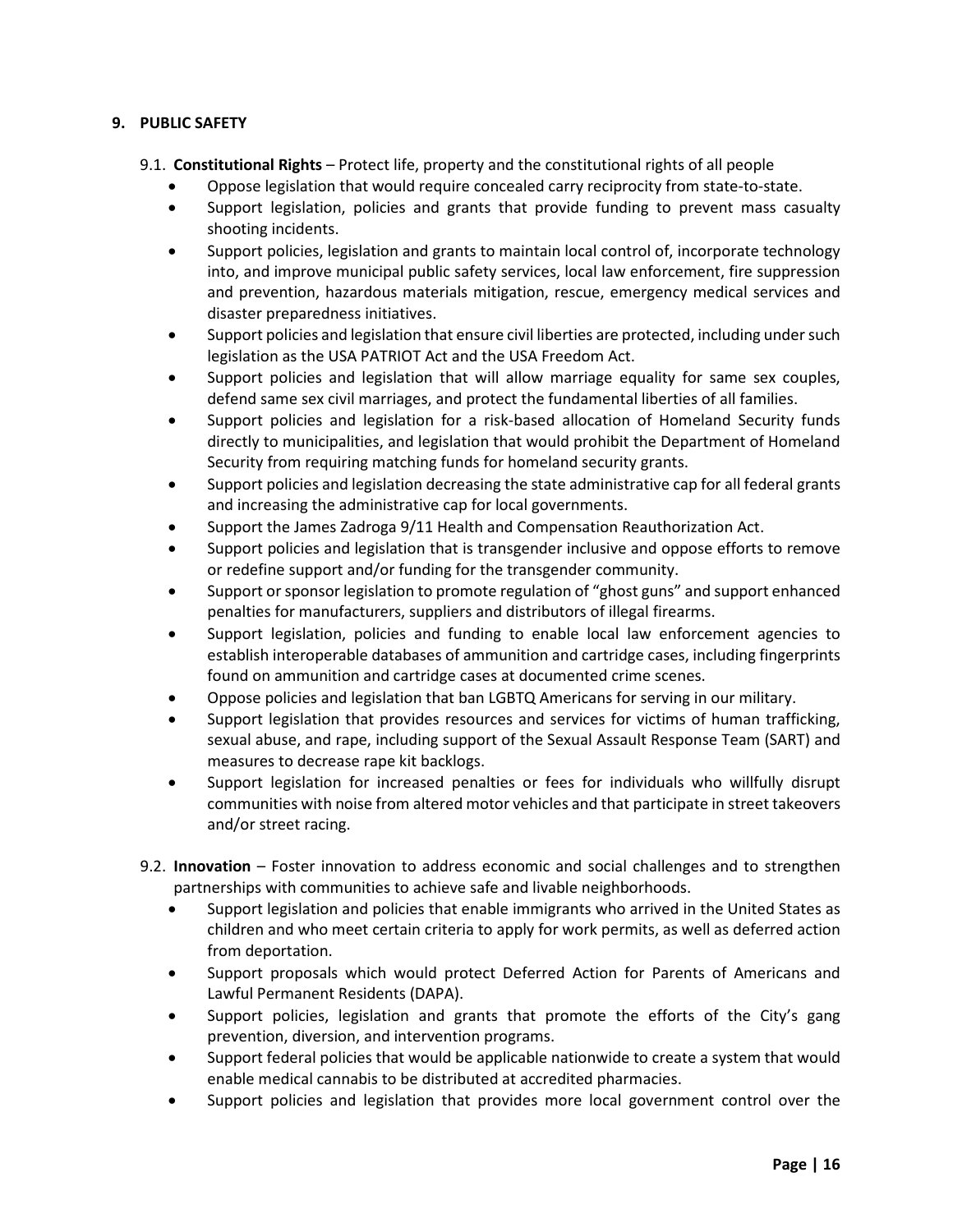regulation of drug and alcohol recovery facilities, including sober-living homes that rent up to six beds to recovering individuals and are not currently required to register for city business licenses, obtain conditional use permits or state licenses.

- 9.3. **Partnerships** Continue to develop partnerships and work together to ensure a safe city for all people
	- Support policies, legislation and grants that promote the installation of fire sprinklers in existing structures.
	- Support policies, legislation and grants to fund the planning, logistics and execution of emergency/disaster management plans for residents, business, visitors and animals.
	- Support policies, legislation and grants that would provide funding for the creation of a regional task force to target human/sex trafficking.
	- Support policies and legislation that would strengthen gun control laws to promote public safety.
	- Support policy changes that recognize and promote mental health services as part of the gun control law discussion.
	- Support legislation and policy that would require background checks on ammunition purchases.
	- Support legislation, policy and grants that would enable the U.S. Centers for Disease Control and Prevention to fund gun violence studies and data collection.
	- Support legislation, policy and grants that support implementation of family and community violence prevention programs.
	- Support legislation, policies, and grants for restorative justice programs.
	- Support legislation that would fund and/or incentivize multi-agency collaborative models of law enforcement through partnerships with community health workers and mental health professionals.
	- Support resources and funding for programs to improve peace officers' mental health and wellness.
	- Support legislation, policies and grants to strengthen and regulate universal background checks for firearms sales and transactions.
- 9.4. **Public Trust** Strengthen the public's trust through accountability, open communication and community inclusion
	- Support policies, legislation and grants that provide increased mental health and substance use treatment facilities, support resources and incarceration diversion strategies in the Southern California region (urgent care centers, police training).
	- Support resources and funding for implicit and racial bias training for all law enforcement, de-escalation training that focuses on alternatives to deadly force, and training that focuses on alternatives to deadly force, and training to promote cultural and community awareness.

9.5. **Technology** – Embrace technology to enhance public safety services

- Support policies, legislation and grants to provide funding for innovative crime fighting strategies, including through cross-departmental or multi-sector collaboration.
- Support policies, legislation and grants to ensure that the City and Region receive necessary funding to develop and implement a regional communication system to ensure interoperable communications across disciplines and jurisdictions.
- Support legislation that would require police data reporting, if funding is available to sustain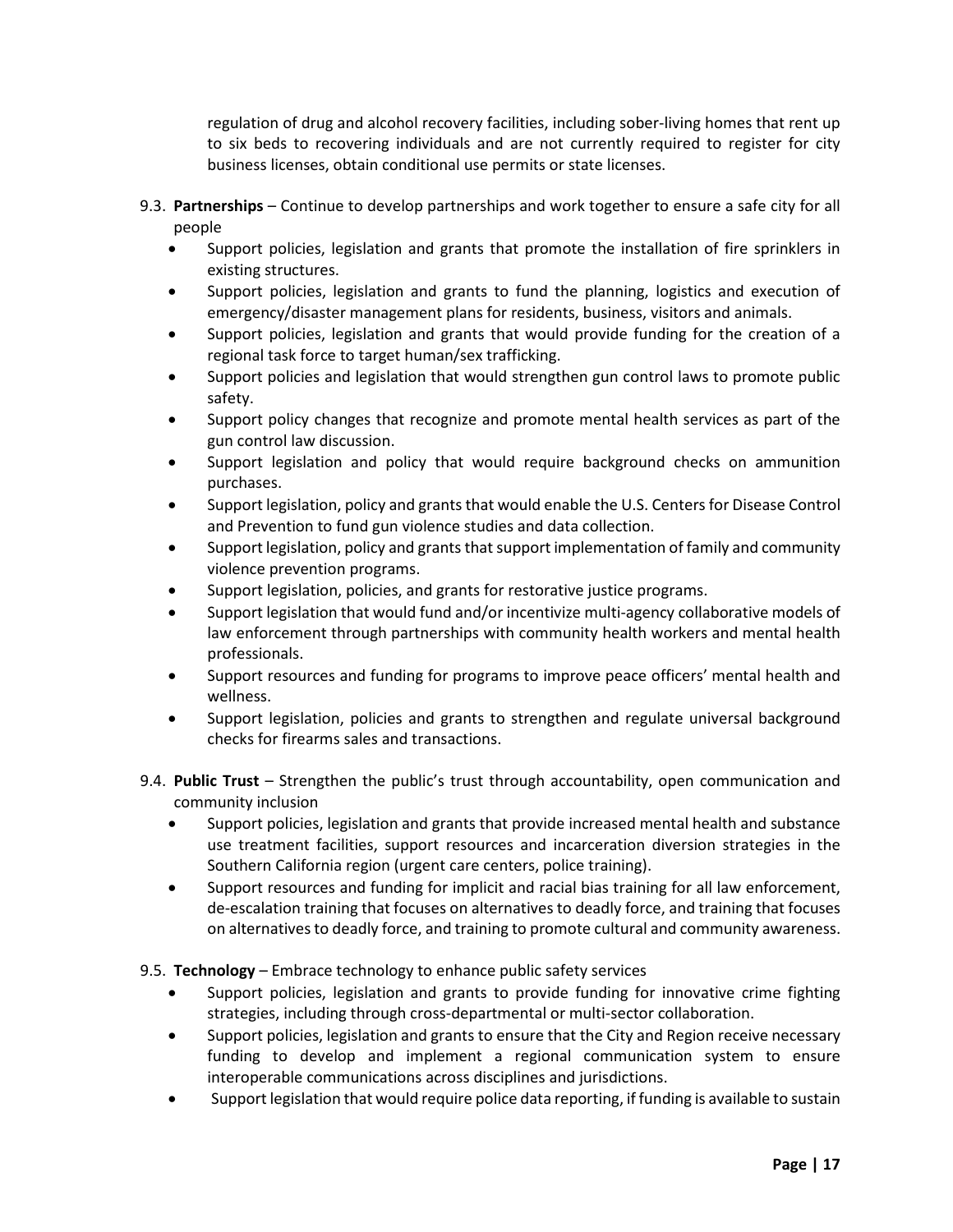data collection.

- Support policies, legislation and grants that makes it easier for departments and organizations to share data to support cross-sector approaches to addressing safety and improving wellness.
- Support policies, legislation and grants that implement or improve upon natural disaster early warning systems.

# **10. TECHNOLOGY**

- 10.1. **Digital Inclusion** Advance digital inclusion and equity for residents, workers and businesses
	- Support policies, legislation and funding to increase the number of households and businesses which have access to low-cost or free high-speed and reliable Internet as well as low-cost or free quality, Internet-enabled technology devices and technical support.
	- Support policies, legislation and funding to increase the number and location of Cityprovided public Wi-Fi services and community-focused computer labs.
	- Support policies and legislation that seek to restore local control in regulatory matters concerning Internet telecommunications, including instituting requirements for Internet Service Providers to share data on infrastructure and subscribers with the City to assist in Dig Once coordination and assess equitable access to the Internet.
	- Support policies, legislation and funding to increase ongoing Internet access as an eligible utility for federal housing vouchers and other subsidies.
	- Support policies and legislation that opens Internet connections subsidized by the federal E-Rate program, currently only allowed for schools and libraries.
	- Support policies, legislation and grants to increase the availability of free, multilingual digital literacy training and support, job preparedness, and skill development.
	- Support policies, legislation and grants that provide safe access to the Internet through cybersecurity training and resources for residents, workers and businesses.
	- Support policies, legislation and grants that protect consumer privacy and a free, open Internet, to ensure interoperability, inclusion and opportunity in digital services.
	- Support policies, legislation and grants that ensure transparency, accountability, and nondiscrimination of data, content, and algorithms.

# **11. TRANSPORTATION**

# 11.1. **Active Transportation and Transit-Oriented Development**

- Support policies, legislation and grants to improve local transportation infrastructure, including: local and regional bicycle and pedestrian mobility networks, complete bicycle and mobility projects, pedestrian and bicycle safety projects, and storm water projects in Long Beach.
- Support policies, legislation and grants for infrastructure improvements that improve connections to and facilities around public transit, buses, and Metro lines (i.e. the Blue Line).
- Support policies, legislation and grants to increase transit ridership through education and funding for transit-oriented development projects.
- Support policies or legislation that will ban Longer Combination Vehicles (LCVs) that consist of longer double tractor and triple tractor-trailers from traveling on federal highways to improve traffic congestion and percent fatal accidents.
- Support policies or legislation to ensure that the City maintains right-of-way control and